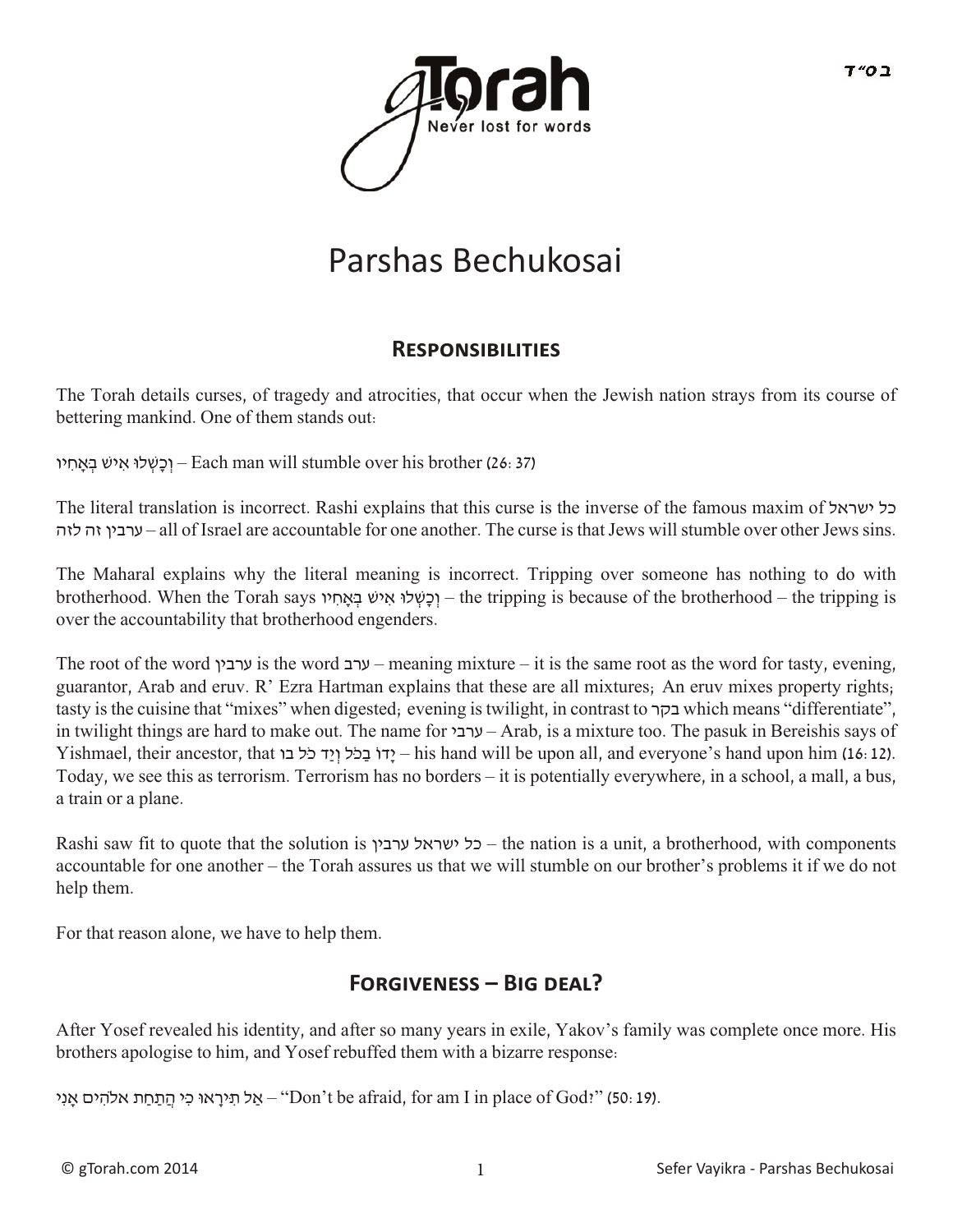He clearly isn't angry, but how has he responded to their apology?

The Baal Haturim suggests that this is intended to be ironic, poetic justice. He was not the first to use this expression – it had been used years before; when his mother had begged Yakov to give her children, their father replied:

התחת אלהים אנכי אשר מנע ממד פרי בטן – "Am I in place of God. Who has withheld from you the fruit of the womb?" (30:2)

Why isn't a simple answer enough – did he accept their apology or not?

The Maharil Diskin answers that it may have been out of his control to forgive them. In the laws of vows (30:7-9) the Torah describes a woman who makes a vow, but her husband annuls it without telling her. If she intentionally violates the vow that is unknowingly not in effect; counter intuitively, the pasuk says הָּל חַל ְסִי ֹוה – Hashem will forgive her. This woman technically done absolutely nothing wrong – she did not actually violate a vow at all! Yet there is a certain something that does not sit well. The fact that circumstances fell favourably does not detract from what was intended to be a wilful wrongdoing.

And perhaps the same was true of Yosef and his brothers. They conspired to commit, perhaps justifiably, a nonetheless horrendously evil act to him. In hindsight, it had turned out for the best in the end, and the family were reunited – just as in the case of a woman who circumstantially did nothing wrong. But they certainly weren't to know that at the time. He bore them no ill will, but it was not his place to forgive their evil intent – הָּל חַל ְסִי ֹוה. Due to the turn of events they had done nothing wrong, but י הֲתַחַת אלֹהִים – he was not in the place of God.

Simply put, the ends did not justify the means. Yosef told his brothers that they were only circumstantially sorry.

Rabbeinu Bachaye shares a frightening thought. Chazal understand that Yosef not forgiving his brothers resulted in the Asara Harugei Malchus – the Ten Martyrs – one of the greatest tragedies in Jewish history. Each took the place of a member of the group who had sold Yosef. Yakov was not told, as an oath was agreed between a group of 10; such an oath cannot be annulled.

Only there weren't 10 men present at the sale – there were nine! Binyamin was not there, Reuven had left, and Yosef not a party to his own sale and exile. So why are there ten martyrs if only 9 people sold Yosef?

There is a concept that a minyan can take place with 9, as Hashem joins in – Hashem was the 10th member of this group. It is implicit to be so, because Yakov could not use his prophecy to identify the truth about Yosef; Hashem was in on it.

R' Shamshon Ostropolier uses the first two words of a pasuk in Bechukosai as an acronym to explain- רְכַל מֲעָשֶׂר בָקָר וָצֹאן כֹּל אֲשֶׁר יַעֲבֹר תַחַת הַשָּׁבֵט הָעֲשִׂירִי יִהְיֵה קֹדָשׁ לַה – Any tithe of cattle or flock of all that pass under the rod, the tenth shall be holy to the Lord" (27:32)

In reference to Rabbi Akiva, arguably the greatest of the lot: וכל מַעְשֶׂר בַּקָר וַצֹאן becomes וְכַל מַעְשֶׂר בַּקָר Lyhy did Akiva die? He was just a shepherd! שבט a Those (nine) who passed on were for a כֹּל אֲשֶׁר יַעֲבֹר תַּחַת הַשֶּׁבֵט. קַעֲשִׂירִי יִהְיֶה קֹדֵשׁ לַהׂ- But the tenth, Akiva, was – ה

There is another allusion to this when Yosef meets Binyamin for the first time since childhood. The Torah says